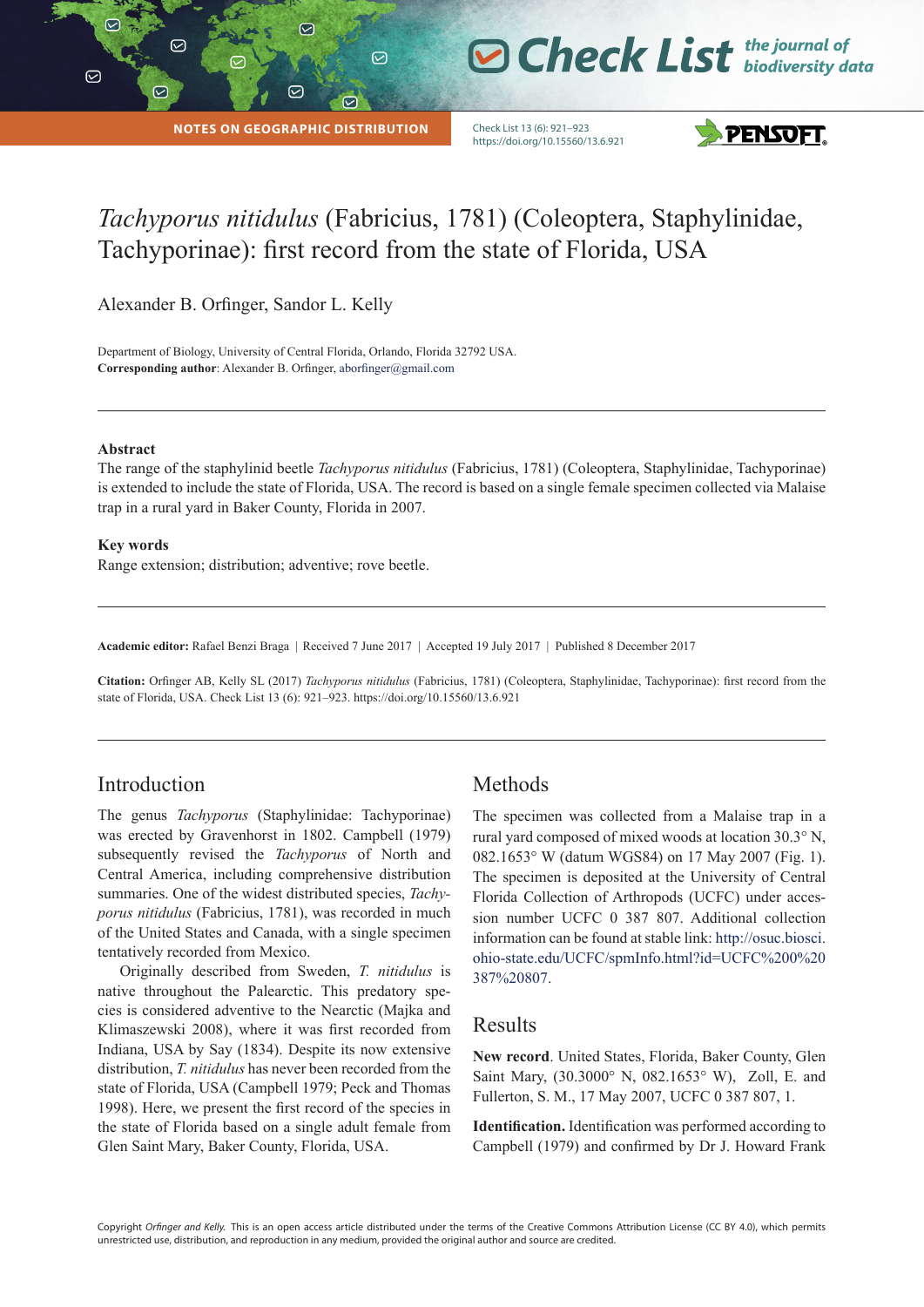

**Figure 1.** Map displaying Florida record of *Tachyporus nitidulus* (Fabricius, 1781) (star). Triangles represent nearest previous records of the species.

of the University of Florida Department of Entomology and Nematology. *Tachyporus nitidulus* is identified by the following set of characters: length 1.1–1.4 mm from apex of head to apex of elytra; color light yellowish to dark reddish-brown, darker in some specimens; head in some specimens darker than pronotum and elytra; 7th abdominal tergite with apical fringe of pubescence; pubescence of elytra and abdomen fine and dense; and pronotum glabrous and glossy and wider than elytra (Fig. 2).

The species can be readily distinguished from its only southeastern USA sympatric congener *T. jocosus* (Say, 1834) by its maxillary palps (Fig. 3). The apical segment of the maxillary palps of *T. nitidulus* is triangular and no longer than the width of the preceding segment, versus the apical segment of maxillary palps being subulate and distinctly longer than the width of the penultimate segment in *T. jocosus*.

### Discussion

This is the first record of *T. nitidulus* from the state of Florida, USA. The new record is approximately 500 km from the nearest previous record (Fig. 1) (Campbell 1979). The typical habitat of *T. nitidulus* is moist areas like leaf litter or decaying wood (Campbell 1979), and the presence of the specimen reported here in a rural yard is congruent with 1 previous study noting the species in suburban lawns in Kentucky, USA (Cockfield and Potter 1984). Given that the species has been recorded from Mississippi, Arkansas, Alabama, North Carolina, and now Florida, it is likely also present in Tennessee, South Carolina, and Georgia. With future sampling efforts, *T. nitidulus* is expected to be found in these 3 states from which it has also not yet been recorded (Campbell 1979). The present record provides additional evidence of the success of this widely distributed adventive species.

## Acknowledgements

The authors thank Brian Silverman (University of Central Florida) for help with photography and J. Howard Frank (University of Florida) for confirmation of the species identification. The authors also wish to thank two anonymous reviewers for helping to improve the manuscript.

## Authors' Contributions

ABO performed the literature review, created the map, and wrote the manuscript; SLK identified and photographed the specimen, and edited the text.



**Figures 2, 3.** Images of the female specimen of *Tachyporus nitidulus* (UCFC 0 387 807) from Florida: **2.** Dorsal view **3.** Maxillary palp. Scale  $bar = 1$  mm.